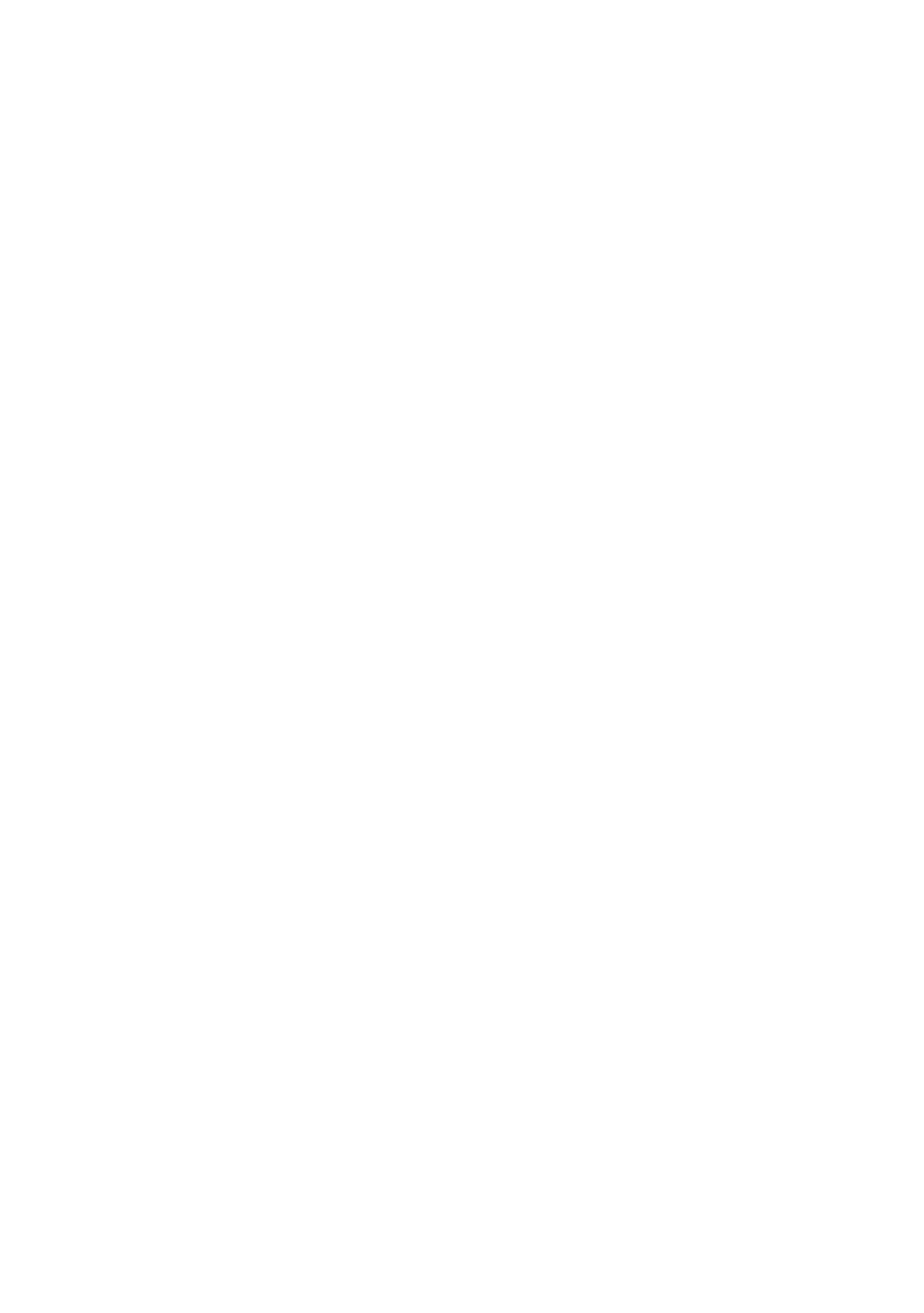#### **Programme**

9.00 **Registration**

9.15-9.45 **Introduction:** Miha Kozorog *Young Entrepreneurs in Times of Uncertainty and Accelerated Optimism* Tatiana Bajuk Senčar *Mapping European Understandings of Youth Entrepreneurship*

9.45-11.00 **Keynote:** Richard Pfeilstetter *The Social Lives of Entrepreneurship: Ethic, Ethnographic and Otherwise*

Moderator: Nina Vodopivec

11.00-11.15 **Coffee**

11.15-12.45 **Capitalism, Policy, Ethnography:** Primož Krašovec *Accelerated Automation* Dan Podjed & Gregor Cerinšek *Putting the Planet at the Centre of Students' Entrepreneurial Initiatives* Maja Petrović-Šteger *Suspecting Success: The Ethics of Attention in Anthropological Writing*

Moderator: Tihana Rubić

12.45-14.15 **Lunch**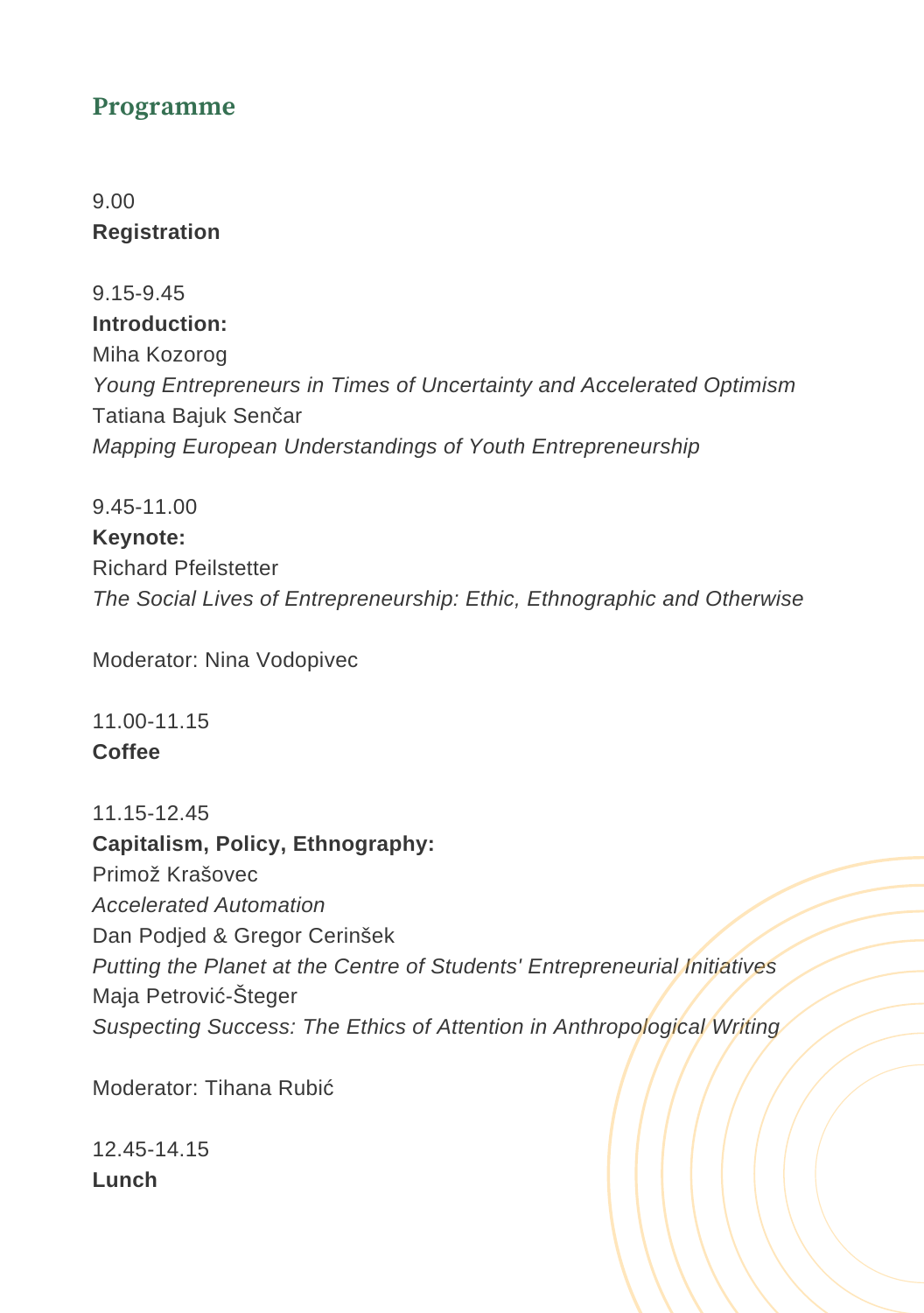#### **Programme**

14.15-15.45

**Schooling Entrepreneurship:** Saša Poljak Istenič *Teaching Students How to 'Tycoonise' What is not yet 'Tycoonised'? Ethical Dilemmas of Entrepreneurship Education* Jaro Stacul *A Hard Work Ethic? An Anthropological Perspective on Working Students in Eastern Canada* Peter Simonič *Ideological and Managerial Constrains of Young Entrepreneurs in Maribor*

Moderator: Marina Blagaić Bergman

15.45-16.00 **Coffee**

16.00-17.30 **Youth's Entrepreneurial Ethics:** Sanja Potkonjak & Tea Škokić *The Entrepreneurial Futures: Emerging Community and Imaginary of Work after Deindustrialisation* Dragan Stanojević *Young Entrepreneurs - Between Idea and Realization: Clientelism as a Way to Improve or Maintain a Business* Boštjan Kravanja *Young Entrepreneurs' Ethos: Self-Promotion and Personal Happiness in Relation to Values of Entrepreneurship, Self-Initiative and Creativity*

Moderator: Miha Kozorog

17.30-18.00 **Discussion**

19.00 **Dinner**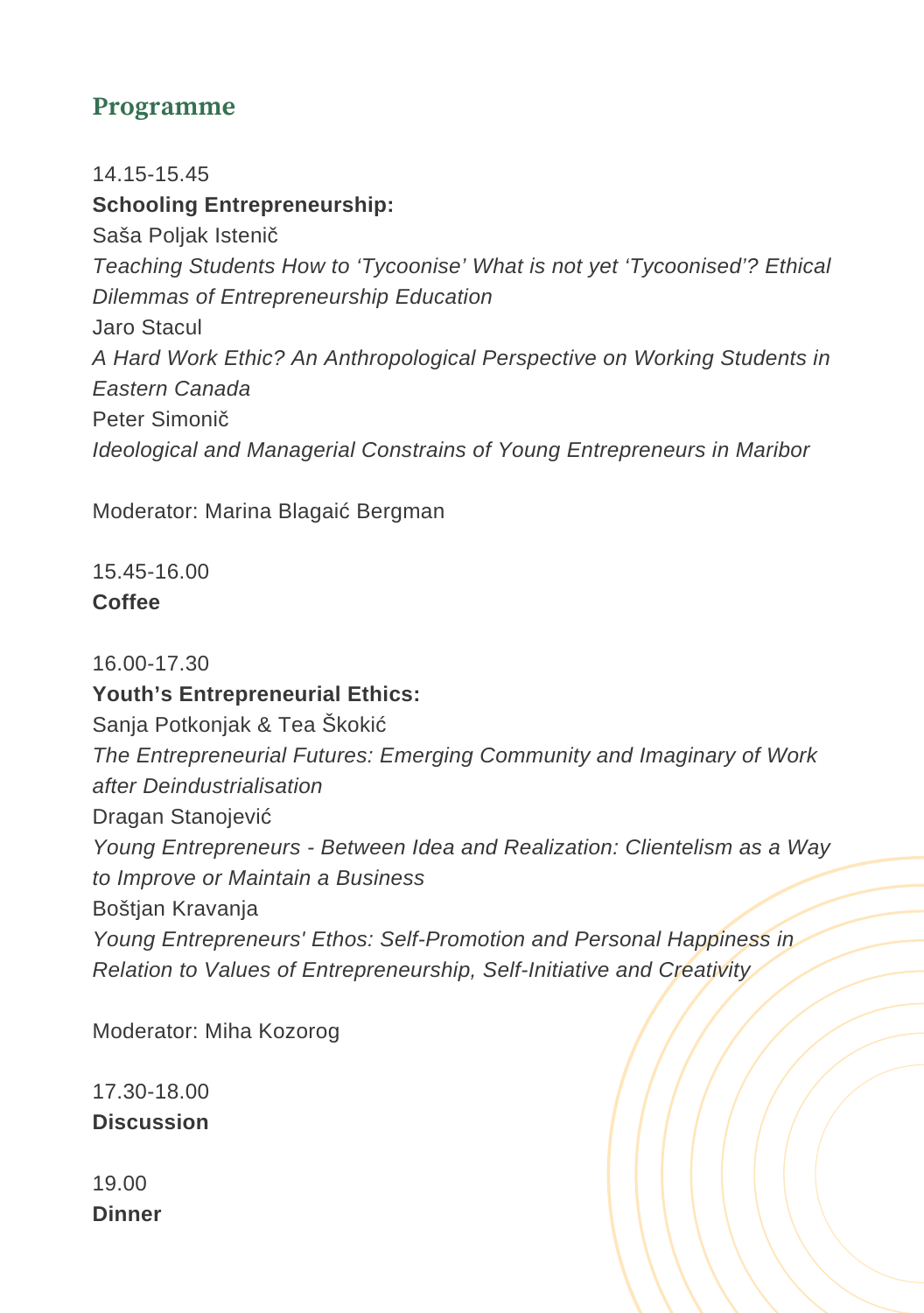# **Young Entrepreneurs in Times of Uncertainty and Accelerated Optimism**

#### **Miha Kozorog**

ZRC SAZU & University of Ljubljana miha.kozorog@ff.uni-lj.si

In 2019, the Slovenian Research Agency endorsed the research project Young entrepreneurs in times of uncertainty and accelerated optimism: an ethnological study of [entrepreneurship](http://www.sicris.si/public/jqm/prj.aspx?lang=eng&opdescr=search&opt=2&subopt=400&code1=cmn&code2=auto&psize=1&hits=1&page=1&count=&search_term=miha%20kozorog&id=17876&slng=&order_by=) and ethics of young people in modern-day Slovenia. Our research team – Jurij Fikfak, Saša Poljak Istenič, Maja Petrović-Šteger, Tatiana Bajuk Senčar, Boštjan Kravanja, Daša Ličen, Peter Simonič, Dan Podjed and Miha Kozorog – focused on young entrepreneurs and youth entrepreneurship in Slovenia. The young entrepreneur was ethnographically approached as a historical subject in specific contemporary frameworks of (trans)national neoliberal society, the economy, the media and ethics, and as the creator of a specific youth culture. Until recently, the (self)attribution 'young entrepreneur' was not used in Slovenia, but today it is widely used in public and professional discourse. How did this category develop? How does it function in modern Slovenian society? How can it be understood in (dis)continuity with the past? How and why do young people identify with it today? What significance do agents wielding varying social power attach to it and what kind of aspirations do they associate with it? These are some research questions framing our research project.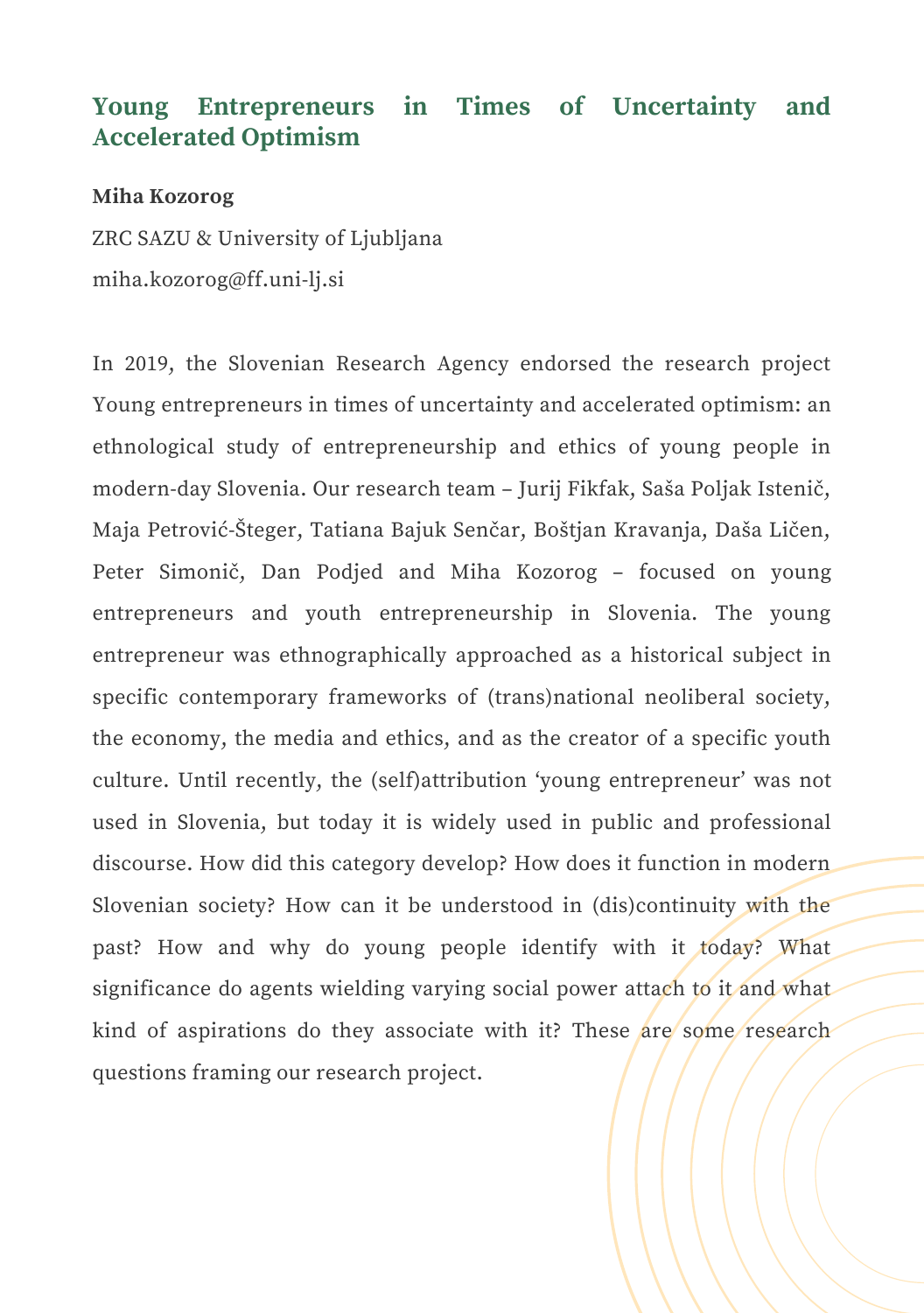# **Mapping European Understandings of Youth Entrepreneurship**

**Tatiana Bajuk Senčar**

ZRC SAZU

tatiana.bajuk@zrc-sazu.si

This discussion will briefly present research on the formation of young entrepreneurs as subjects in EU policy and the roles ascribed to them in EU policy discourse. Working from the understanding of the breadth of young entrepreneurs as a policy category, the analysis maps out a genealogy of EU understandings of youth entrepreneurship and young entrepreneurs as policy subjects. This is done through the study of select policy documents that constitute the framework within which the EU's understanding of youth entrepreneurship as well as young entrepreneurs as policy subjects evolves in numerous policy domains – particularly the overlapping arenas of entrepreneurship and youth. The discussion also briefly examines the normative connotations ascribed to youth entrepreneurship in EU policy discourse, focusing on the links made between youth entrepreneurship and the economic crisis in EU policy.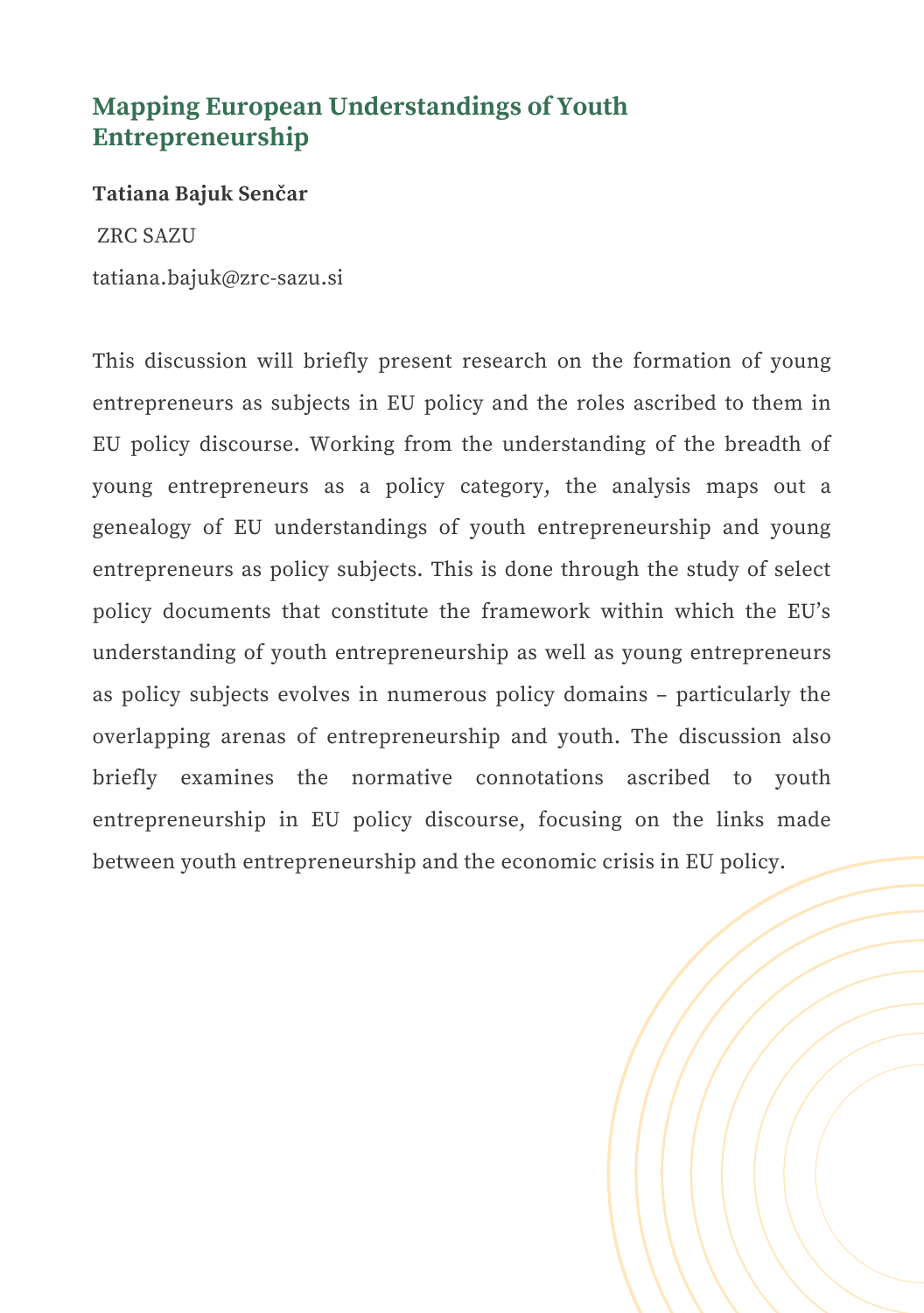# **The Social Lives of Entrepreneurship: Ethic, Ethnographic and Otherwise**

#### **Richard Pfeilstetter**

Universidad de Sevilla rgp@us.es

Is enterprising a universal human trait or is it a personality, space, time, or culture-contingent behaviour? What do exotic business practices from the past have in common with the call for corporate social responsibility today? Can academics study entrepreneurialism in an unbiased way, even if competition, inventiveness, and rationality are at the core of their own professional biographies? And: Is social Darwinism back through the advertising of creativity, innovation, opportunity, and talent? In this keynote, I explore these and other anthropological imaginations of entrepreneurship and how they can contribute to a better understanding of the world we live in.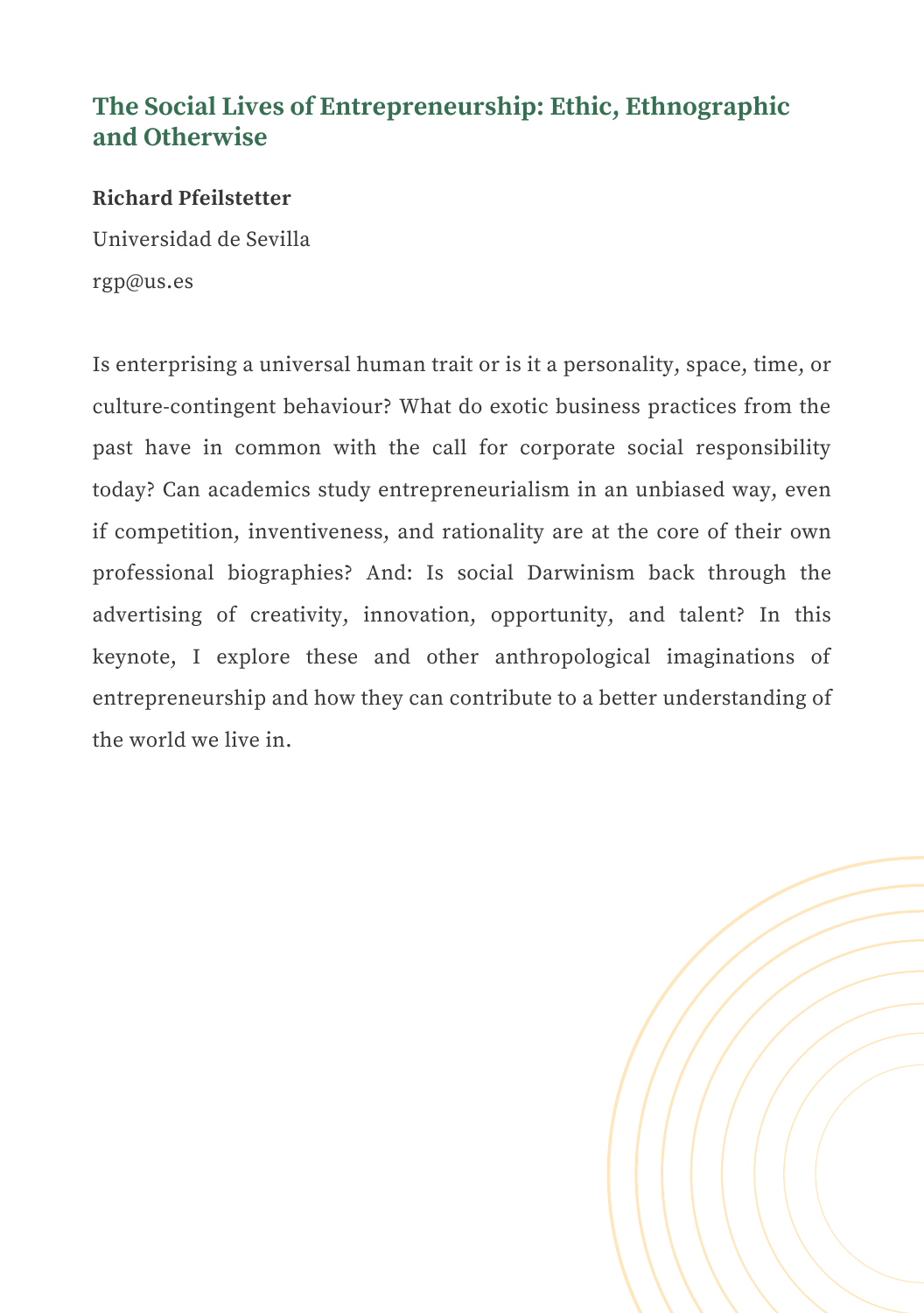#### **Accelerated Automation**

#### **Primož Krašovec**

University of Ljubljana [primoz.krasovec@ff.uni-lj.si](mailto:primoz.krasovec@ff.uni-lj.si)

In my talk I will firstly outline the role of technological development in capitalism and the reasons for capitalisms' exceptional technological dynamism, i.e. the link between market competition, the necessity of productivity advances and technological innovations as the means of increasing productivity. Secondly, I will show that the form technological development takes in capitalism is increasing automation - from the early, 'stupid' automation in times of steam engines to today's, increasingly 'smart' or intelligent automation, involving the use of artificial intelligence. Lastly, I will also note some effects current stage of automation has on business and entrepreneurial culture.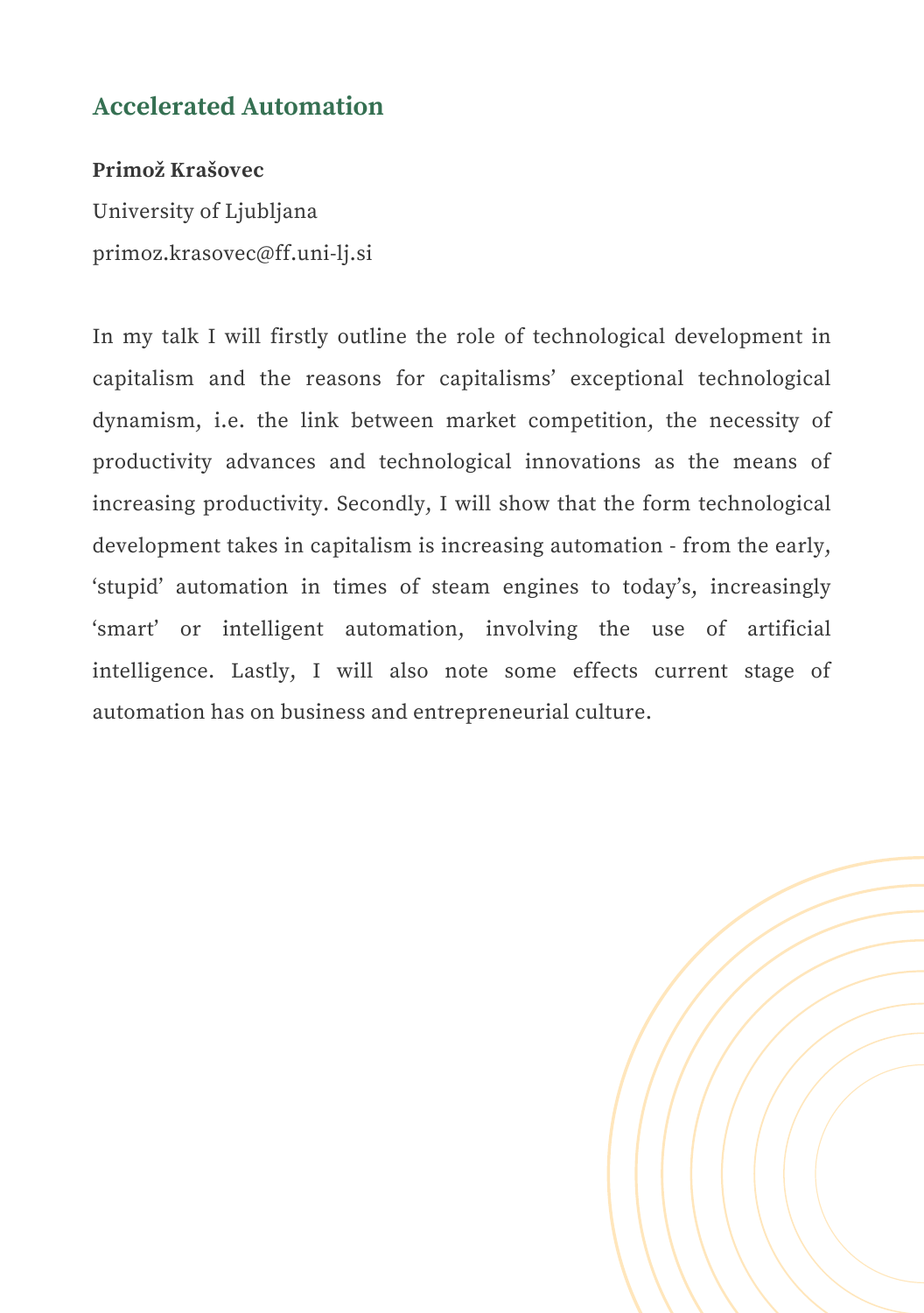### **Putting the Planet at the Centre of Students' Entrepreneurial Initiatives**

**Dan Podjed** ZRC SAZU dan.podjed@zrc-s-lj.si

**Gregor Cerinšek** Institute for Innovation and Development of University of Ljubljana gregor.cerinsek@iri.uni-lj.si

Recent global movements show that young people's awareness, frustration, and eagerness to actively engage in securing a sustainable future are rapidly increasing. Although the need for an interdisciplinary and crosssectoral approach to sustainability is increasingly recognised at the research and policy levels, this has been slow to be reflected in higher education curricula and learning approaches. Similarly, entrepreneurial initiatives for young people often focus on economic and social issues rather than the planet.

This paper presents how the shift towards sustainable entrepreneurship can be made through an EU project called Active8 Planet. The project aims to explore and test unconventional teaching and learning approaches that can empower and mobilise students to act sustainably and promote the transformation of university research and teaching into planet-centred innovation. The paper focuses on four planet-centred development principles that can be used in undergraduate education and beyond: 1. interdisciplinary and intergenerational co-creation, 2. people-centred design, 3. university-industry collaboration, 4. environmental ambition and action. The authors of the paper will also present the initial results of R&D activities of interdisciplinary teams across Europe and identify opportunities to incorporate anthropological approaches into such initiatives.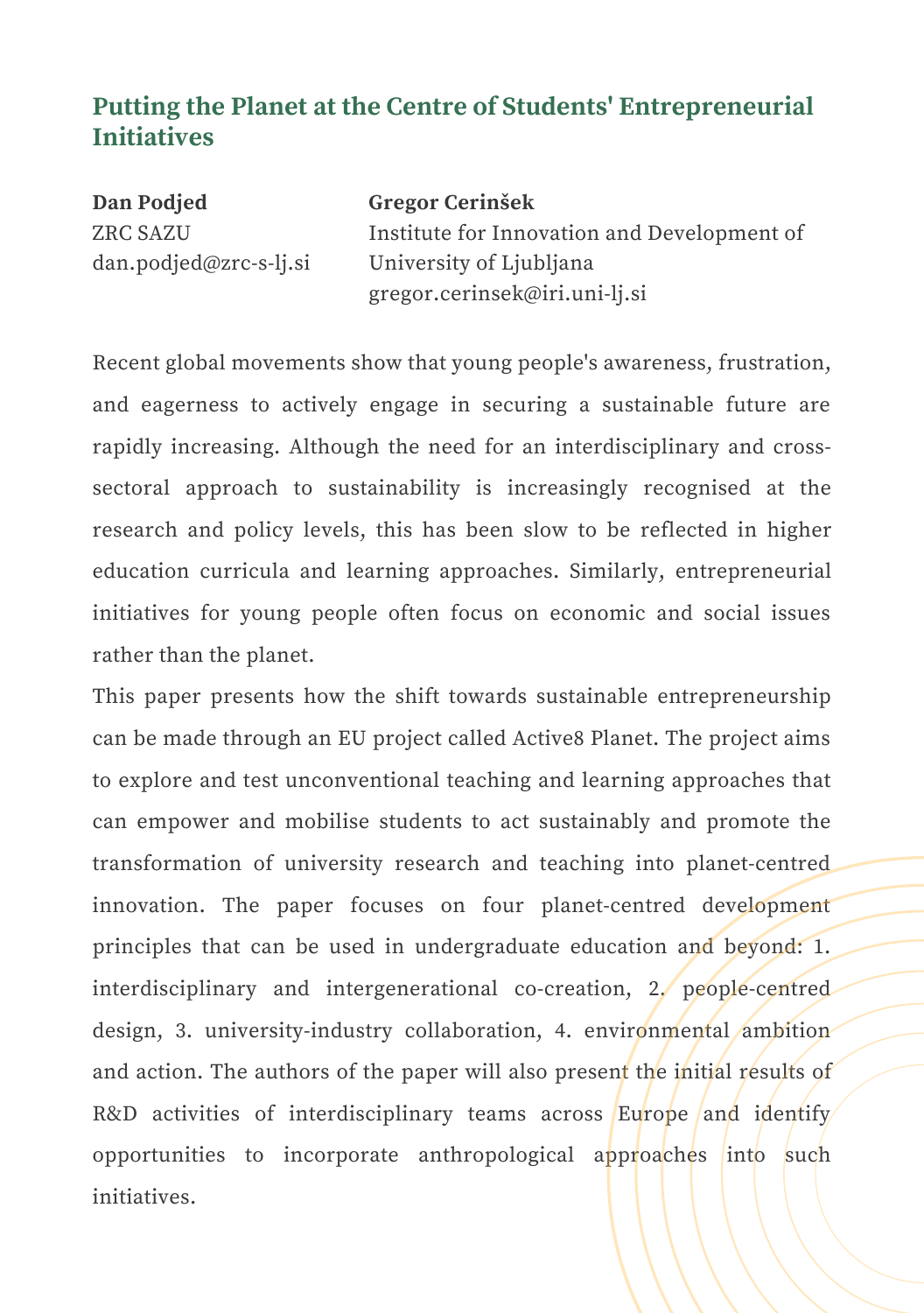# **Suspecting Success: The Ethics of Attention in Anthropological Writing**

#### **Maja Petrović-Šteger**

ZRC SAZU

maja.petrovic-steger@zrc-sazu.si

When ethnographers describe the excluded, socially marginal or suffering, empathy on the part of the anthropologist towards her interlocutors, particularly their stories, is often applauded, even de rigeur. Accounts of people's stories and lives are understood as a discursive genre, with the social scientist and her subject alike accessing a certain technology of the self, and certain narrative means of cultural reproduction. At the same time, there is an expectation of anthropologists needing to observe a spirit of critical reservation towards interlocutors taken as acclaimed, affluent or successful (e.g. experts, vendors or entrepreneurs); the norm, rather, is to establish a moral (that is, an ironic) relationship to them, especially when these people are articulate enough to tell (or 'push') their own story. The paper will enquire into this curious divide in anthropological ethics and attention by analysing the entrepreneurial ambitions and creative values of a Slovenian couturier. It reflects on who we are drawn to, and who we shy away from making subjects of anthropological analysis?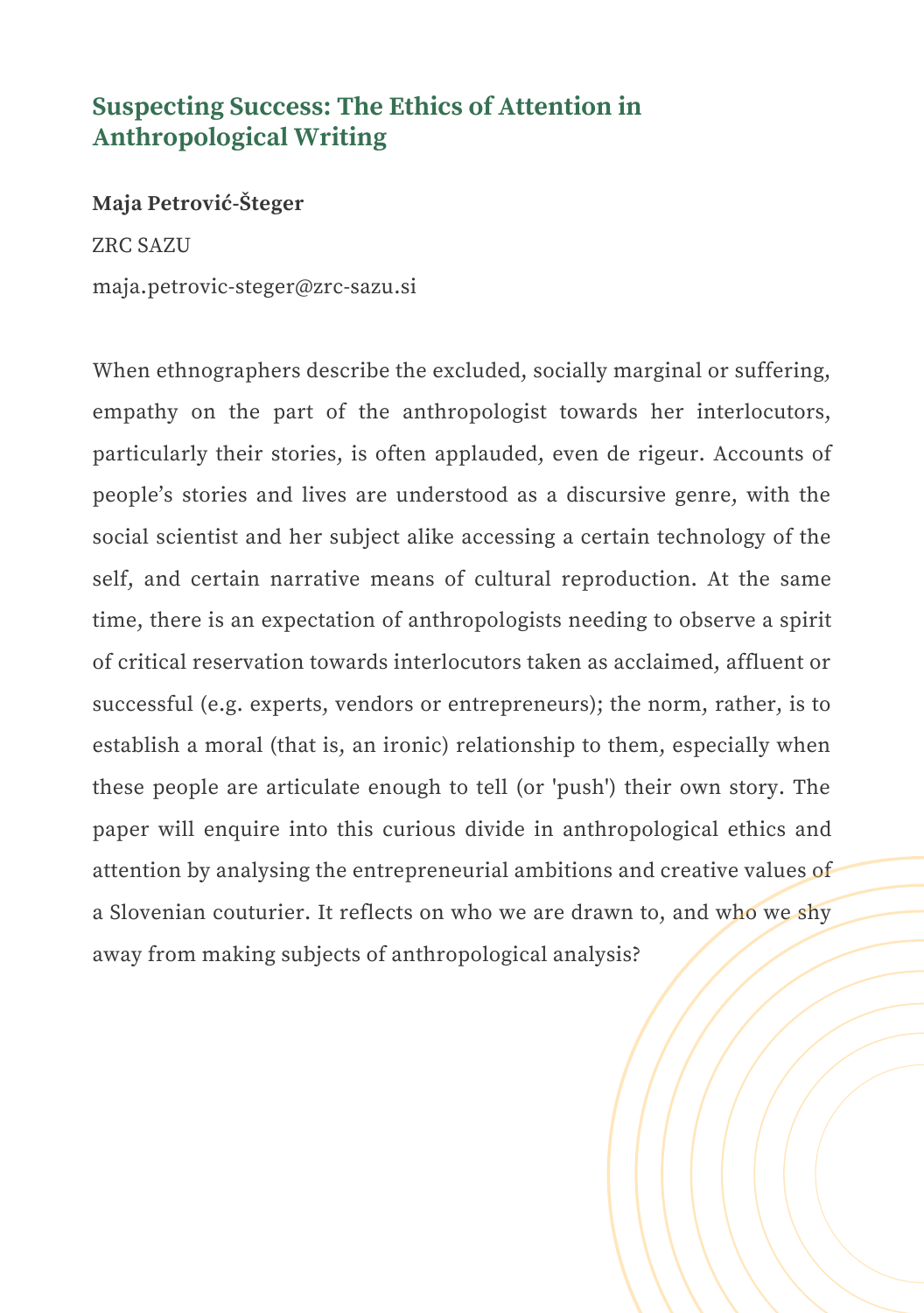# **Teaching Students How to 'Tycoonise' What is Not Yet 'Tycoonised'? Ethical Dilemmas of Entrepreneurship Education**

**Saša Poljak Istenič**

ZRC SAZU

sasa.poljak@zrc-sazu.si

One of the aims of secondary schools in Slovenia, defined in the General Upper Secondary School Act, is to develop students' "creativity, innovation and risk acceptance, and the ability to plan and manage projects to achieve goals" – i.e., entrepreneurial skills needed for modern business life. Despite that fact, entrepreneurship education is often regarded negatively due to promoting neoliberal ethos at the expense of humanistic values. Based on the case study of Slovenian secondary schools, the paper discusses whether a school can cultivate entrepreneurship education without also nurturing neoliberal values. It presents ethical dilemmas teachers tackle when introducing entrepreneurship education into regular programmes and the values students express when reflecting on their school life, extracurricular projects, and entrepreneurial attempts.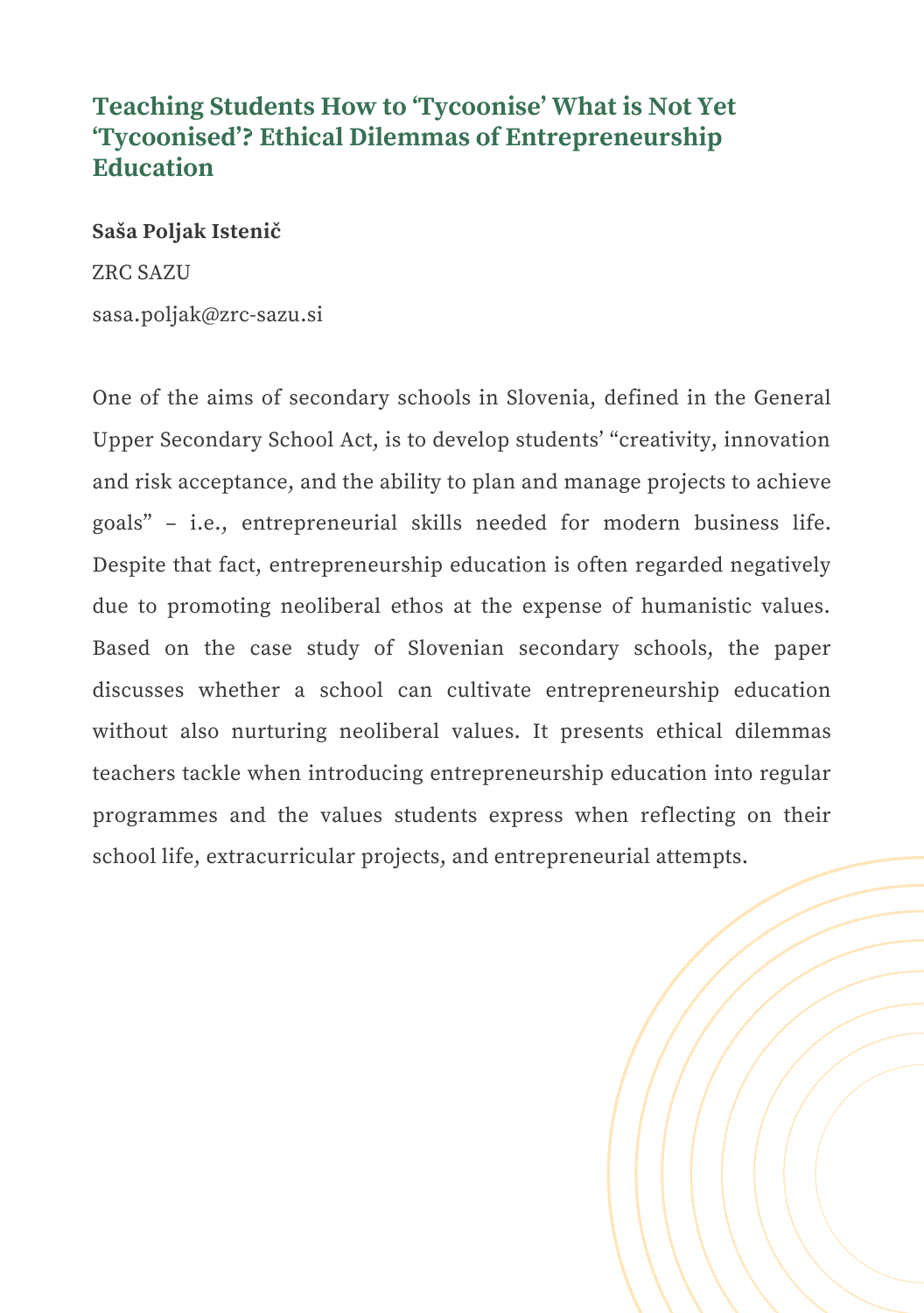## **A Hard Work Ethic? An Anthropological Perspective on Working Students in Eastern Canada**

#### **Jaro Stacul**

Memorial University of Newfoundland jstacul@mun.ca

The neoliberal economic reforms implemented in most countries from the early 1980s onwards resulted in workers' exposure to a new rhetoric that emphasizes self-discipline, individual responsibility, flexibility, and entrepreneurship. Such reforms, and the subsequent cuts in public spending, have affected higher education all over the world. As a result, undergraduate students have to work in order to cover tuition fees and living expenses, and many of them find themselves drifting from one deadend job to the next in the face of increasing tuition fees and skyrocketing debt. Drawing upon recent research on working students in Newfoundland, in eastern Canada, this paper focuses on how working students conceptualize mental and manual (or practical) work in this time of economic crisis. How do they understand 'individual responsibility'? Although most of the students' statements recorded are very telling about their self-presentation as responsible individuals, their accounts also suggest that the perceived economic independence afforded by part-time or full-time work coexists uneasily with craftsmanship, namely, the attitude which entails doing something well for its own sake. The paper pursues the argument that while the students' constructions of work need to be understood in the context of a shift from a model of higher education as a public service for educating future citizens to one that increases students' upward mobility, the extent to which this vision of work will actually foster students' upward mobility still remains to be seen.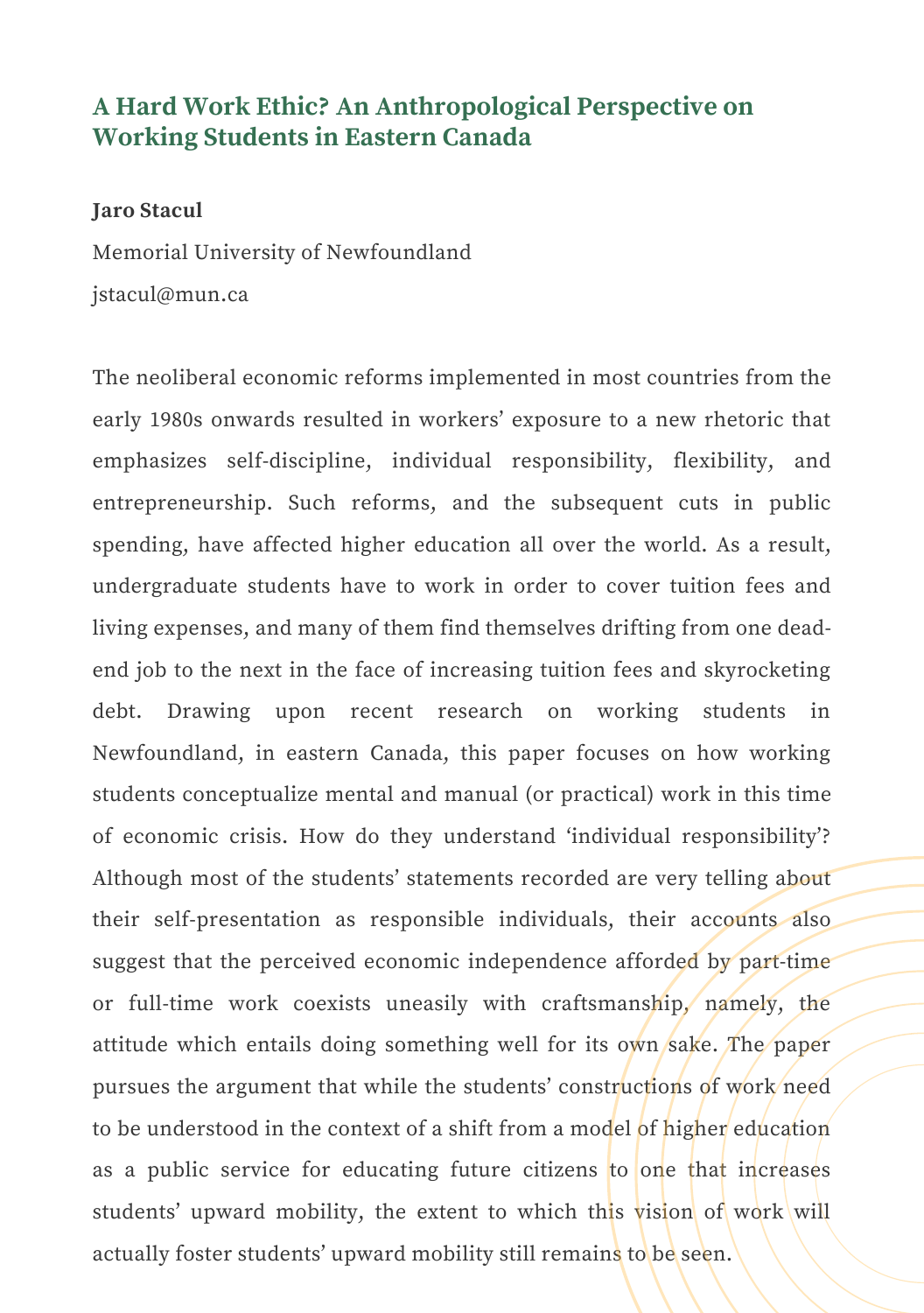# **Ideological and Managerial Constrains of Young Entrepreneurs in Maribor**

#### **Peter Simonič**

University of Ljubljana peter.simonic@ff.uni-lj.si

The paper will present two economic models in the city of Maribor from the years after the global economic crisis in 2008. The first group includes young entrepreneurs who are united in the Start:up Maribor community with the support of the Faculty of Economics and Business (University of Maribor). This group of young digital creatives is derived from ideas of individual responsibility and the necessity of business associations (ecosystems). The second group is represented by social and cooperative entrepreneurs. Its ideologues are mainly sociologists, philosophers, anthropologists, and political scientists. In this entrepreneurial field, most of the actors are involved in the local nutrition, ecology, and culture. In both cases, we can essentially observe the emergence of various startups with different legal and philosophical foundations. The ethnographic work was devoted to different relationships between the company/social enterprise and other social institutions who together determine individual choices and possibilities. Both of the studied spheres involved young or younger people at the beginning of their careers. By Schumpeter's definition (1911), everyone is an entrepreneur if he/she carries out new combinations. In this sense, we can find young Maribor entrepreneurs in a very broad field of activities, which are not necessarily market oriented. At the level of creativity and innovation, therefore, it is difficult to blame anything on one group or another. The difference of their unequal survival and success must be elsewhere.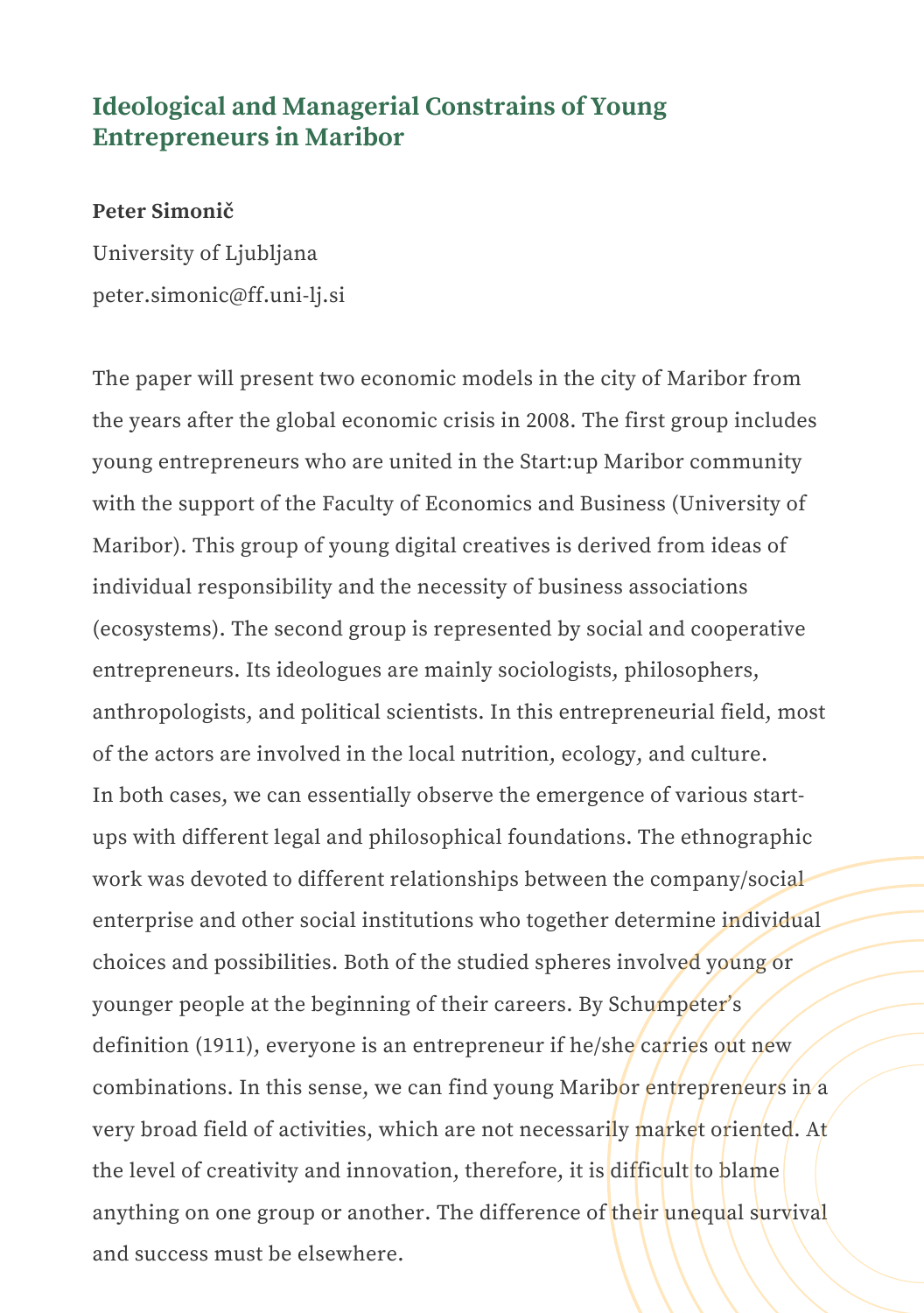# **The Entrepreneurial Futures: Emerging Community and Imaginary of Work after Deindustrialisation**

#### **Tea Škokić**

Institute of Ethnology and Folklore Research tea@ief.hr

## **Sanja Potkonjak**

University of Zagreb spotkonjak@ffzg.hr

Post-industrial ethnography and deindustrialisation studies have been focusing heavily at declining industries, suffering communities and ruined places. As labour scholars try to understand what comes after industry, especially where there is certainty that the process of re-industrialisation will not occur, they turn their interest toward emerging communities and new subjectivities arising from the ashes of economic transition and end of industrial cultures.

This paper focuses on a young entrepreneurial team, a group of people gathered around the first private business incubator called PISAK, located in the Croatian city of Sisak.

The paper draws upon interviews with the entrepreneurial team of PISAK to explore the emerging entrepreneurial narratives and practices and reviews how these narratives and practices relate to an abandoned industrial setting while working toward re-imagining labour and directing it toward the imaginary of post-industrial economy.

The paper tackles several questions: what it takes and who happens to be the game changer and bearer of the emerging entrepreneurial subjectivity in the city of Sisak; what socio-technological narrative (or imaginary) feeds into the image of the future of otherwise deindustrialised city, and what are the prominent entrepreneurial ideas that strive to change the workscape of the deindustrialised city.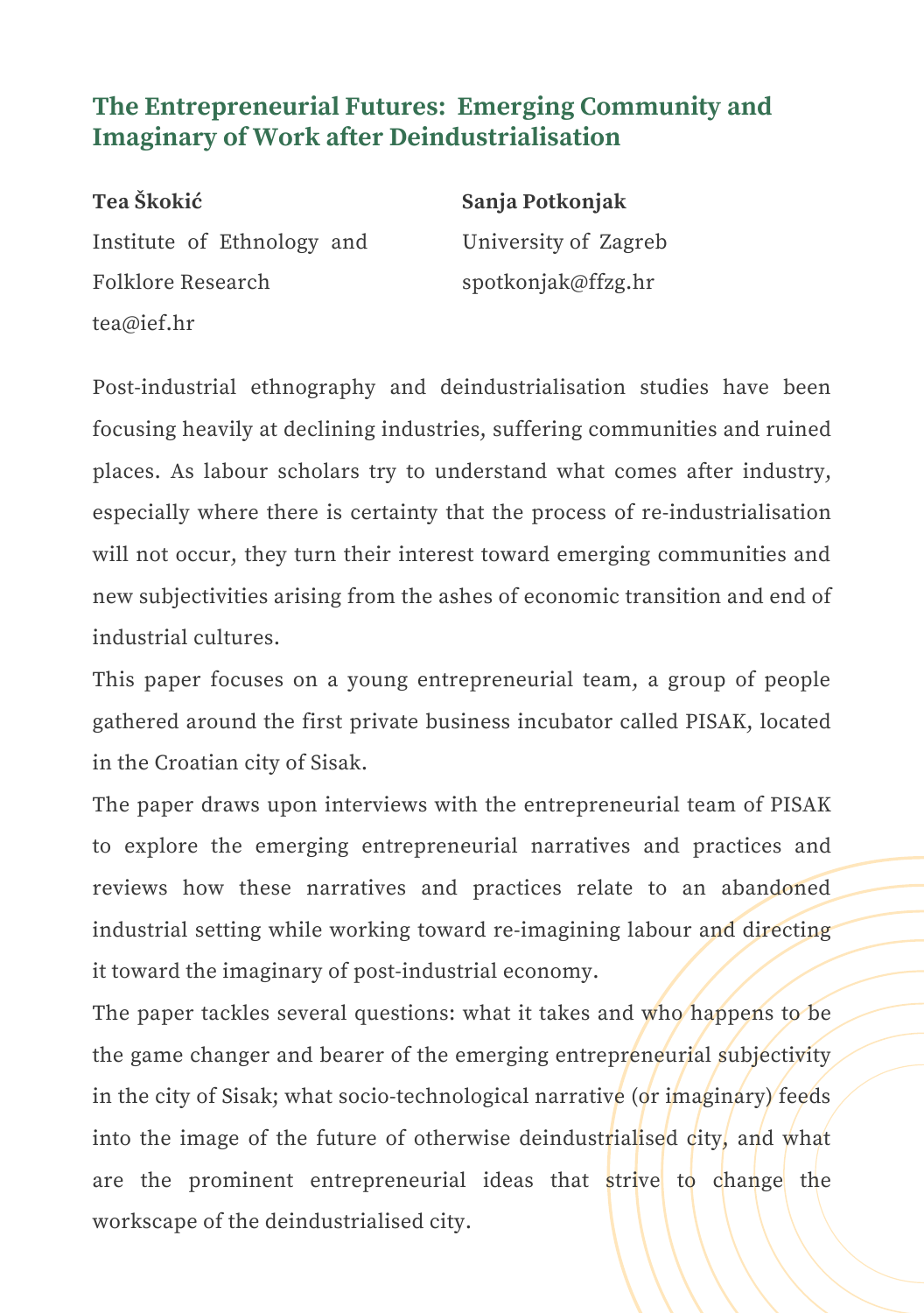#### **Young Entrepreneurs - Between Idea and Realization: Clientelism as a Way to Improve or Maintain a Business**

#### **Dragan Stanojević**

University of Belgrade [dstanoje@f.bg.ac.rs](mailto:dstanoje@f.bg.ac.rs)

In this presentation, I will present the importance of political and personal ties for the promotion or preservation of business among young entrepreneurs in Serbia. Political capitalism implies that the market is significantly influenced by the political decisions and informal networks, that the market does not fully regulate the relationship between supply and demand, and that it is often necessary for business to be part of clientelistic networks. Young people, entering the labour market, anticipate these mechanisms and create distinctive adaptive strategies with various transactions. These transactions include: membership in political parties, gathering secure votes, participating in political campaigns, financing a political party, and potential benefits are winning tenders and developing social capital. The example of two case studies will show the mentioned mechanisms and transactions, as well as various necessary skills that young people develop in this process.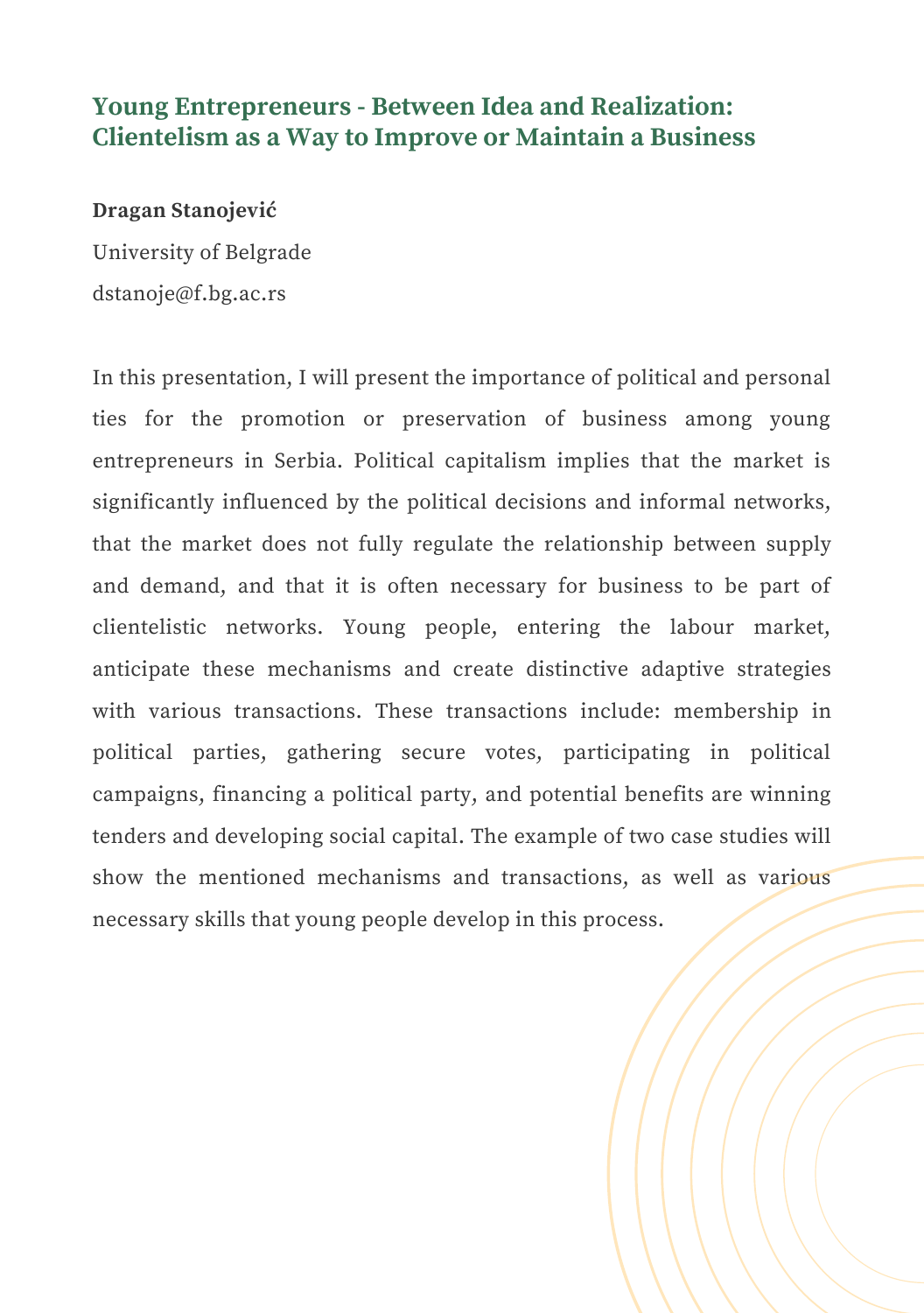# **Young Entrepreneurs' Ethos: Self-Promotion and Personal Happiness in Relation to Values of Entrepreneurship, Self-Initiative and Creativity**

#### **Boštjan Kravanja**

University of Ljubljana bostjan.kravanja@ff.uni-lj.si

Today, entrepreneurship is not only promoted as a know-how for selfemployment, establishment of new business ventures or development of new products, but also as a source of happiness and the good life that requires self-change and a specific way of self-making. To achieve such self-sufficient subjectivity that implies specific social relations and way of feeling, one has to take life decisions that lead towards neoliberal flexibility and reproduce what Eva Illouz (2007) calls »emotional capitalism« and »self-help culture« (2008). The latter are impregnated with therapeutic discourses and notions of modern identity that denotes preocupation with emotions, self-examination, feelings of personal crisis, suffering and more. However, the dramas of adjustment and continuous self-reformation to follow the entrepreneurial fantasies of the good life are not only filled with different mixed emotions and doubts, but also require heroic self-narratives and self-promotion. We can talk about the political economy of happiness or happiness industry where happiness takes the shape of cultural imperative.

Given that competences and values of entrepreneurship are expected to be implemented on local levels, the question that this paper adresses is how these processes of implementation are filtered according to the needs and established life practices of individuals, their social circles and communities.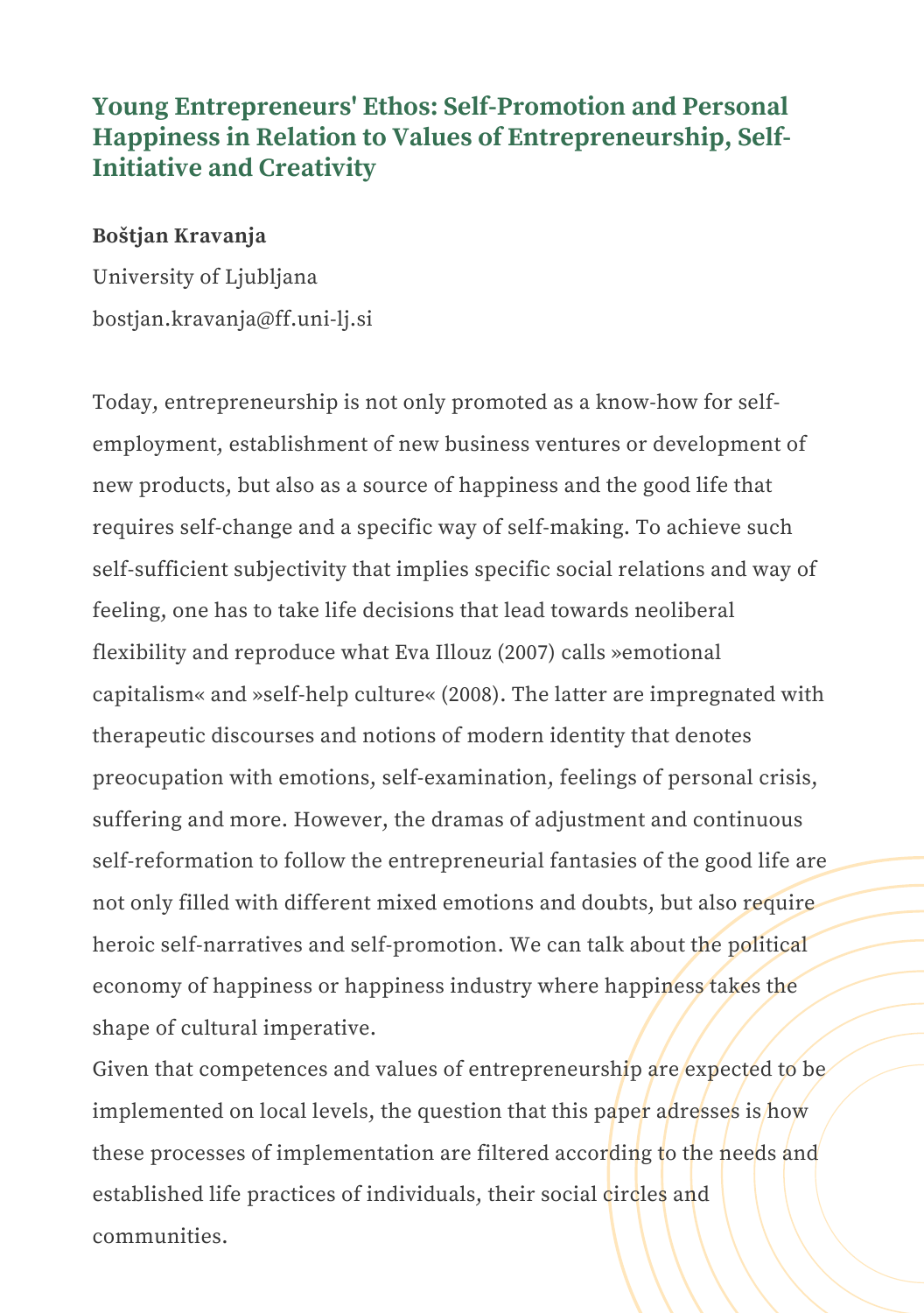For if entrepreneurship, self-initiative and creative stance towards everyday life can be learned and integraded into the lifestyle of anybody, than we can expect, that the personalities of the future will contribute to individual and collective well-being worldwide. But common well-being does not eqal good life and happiness, which is focused on cultivation of emotional satisfaction, positive sense and an absence of suffering. Rather than that, the new entrepreneurial lifestyle produces fragmented, protean selves with corresponding serial identities. Even if these switching identities are masked with positive self-promotion within entrepreneurial enviroments, they are not a source of personal happiness, which can rahter be found in products of positive psychology and industry of the above mentioned emotional capitalism.

The lecture is based on insights derived from ethnographic fieldwork conducted between 2019 and 2021 among employees of various development, youth, pedagogic and employment institutions as well as among members of different entrepreneurial alternative groups, who shared their career stories and visions in different parts of Western, Eastern and South-Eastern Slovenia.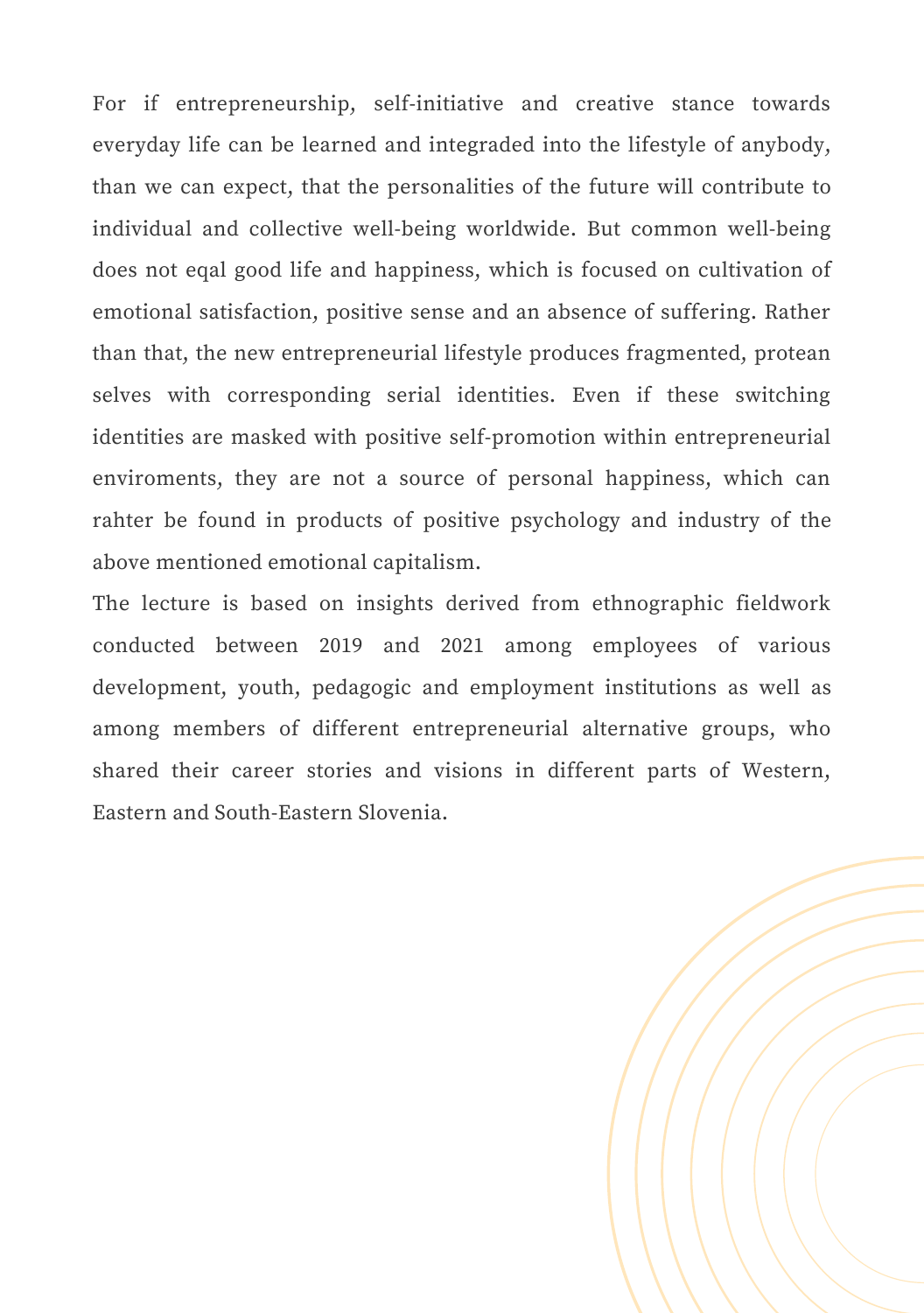